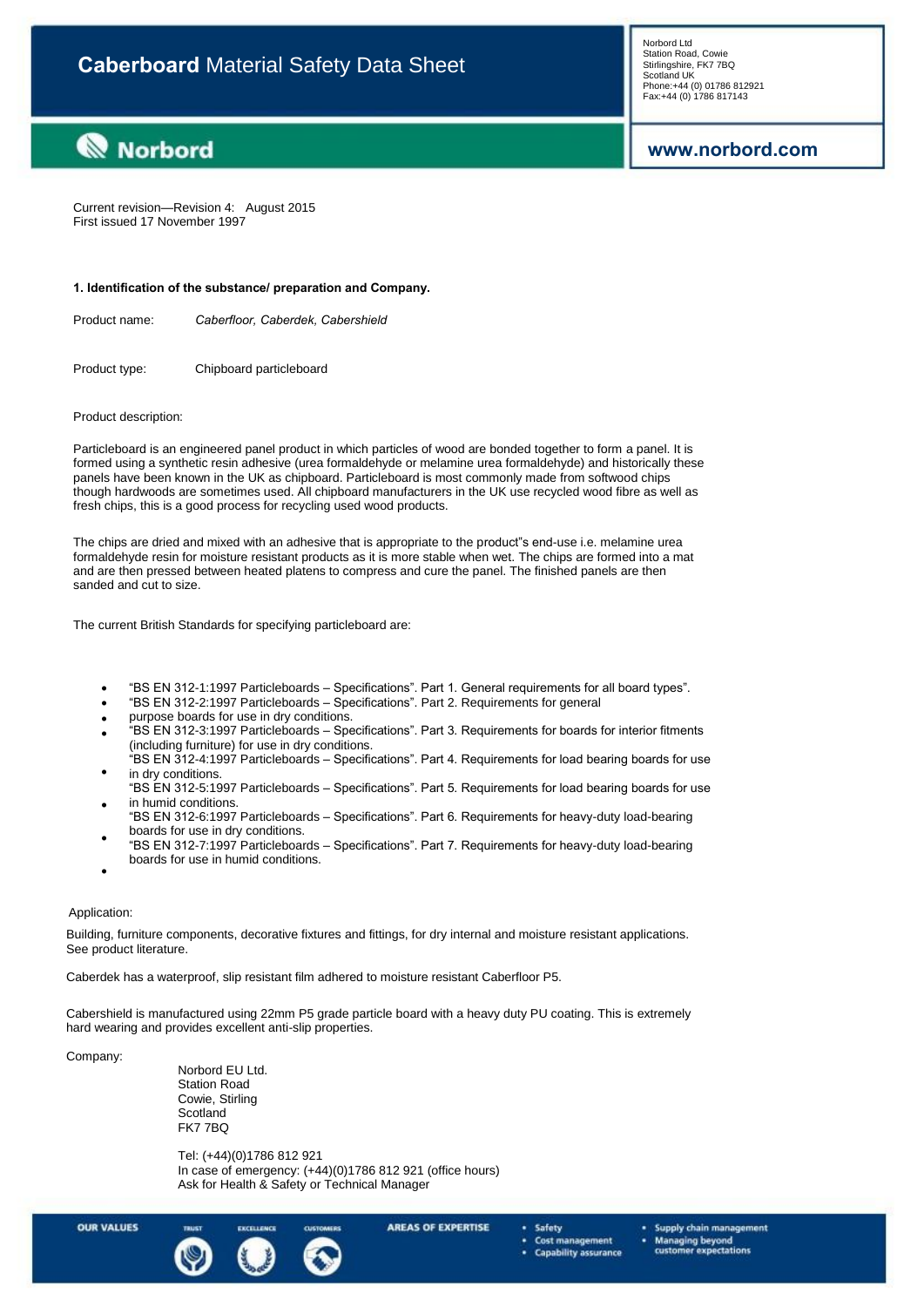# **Norbord**

## **www.norbord.com**

### **2. Hazards identification**

| Physical hazard          | Non-classifiable |
|--------------------------|------------------|
| Health hazard            | Non-classifiable |
| No risk phrases required |                  |

#### **3. Identification/ information on ingredients.**

No materials identified for this purpose as specified in section 5(3) of "The **Chemicals** (Hazard **Information** and **Packaging** for **Supply) Regulations** 2002.

#### **4. First aid measures.**

| INHALATION:   | Inhalation of dust can only occur during processing. If inhalation of dust causes adverse<br>effects, remove to fresh air. If discomfort persists, seek medical advice. |
|---------------|-------------------------------------------------------------------------------------------------------------------------------------------------------------------------|
| SKIN CONTACT: | In case of irritation from dust generated from processing, wash with water.                                                                                             |
| EYE CONTACT:  | If particles enter the eyes during processing, immediately flush eyes with plenty of water. Seek<br>medical attention if irritation persists.                           |

#### **5. Fire-fighting measures**

Non-flammable at room temperature, but will burn. In case of fire, soak (flood) with water. For large fires, fire fighters should wear full emergency protective equipment including self-contained breathing apparatus. Wood waste, or dust may present a fire or explosion hazard- good housekeeping practices must be followed.

#### **6. Accidental Release Measures**

Chipboard does not represent a hazard in sheet form. However dust generated from processing should be contained, carefully collected and removed.

#### **7. Handling and Storage**

#### **a. Manual Handling**

In sheet form, chipboard can present a manual handling risk due to its physical dimensions and weight. Good lifting practice should be followed. Note: A 2440 mm by 1220 mm (8" x 4") sheet of 18 mm (3/4") standard chipboard weighs approximately 35 kg (77 lbs).

#### **Storage b.**

Keep away from heat, sparks, flame and other ignition sources. Store at room temperature. Keep away from moisture. Take care during removing packaging, especially steel banding.

#### **Stacking c.**

The ground should be flat and even with a minimum of sloping, recommended maximum 2°. Ground should be strong enough to withstand the weight of the packs and the machinery. It should be well consolidated and not affected by adverse weather conditions such as rain.

Clear any obstacles such as waste timber or unused bearers from the stacking area as they make stacks unstable.

Stacks outside may be affected by wind, make sure the stack is secure, if possible construct the stack so that a small cross section is facing the prevailing wind. Securely attach any protective sheeting. Bearers need to be straight and identical in length.

Vertically stacked packs should be of the same size or reduce in size up the stack, avoid overhangs. *Further information is available on HSE information sheet 'Safe stacking of sawn material and board materials'*



**AREAS OF EXPERTISE** 

- Safety Cost management
- **Capability assurance**
- Supply chain management
- Managing beyond<br>customer expectations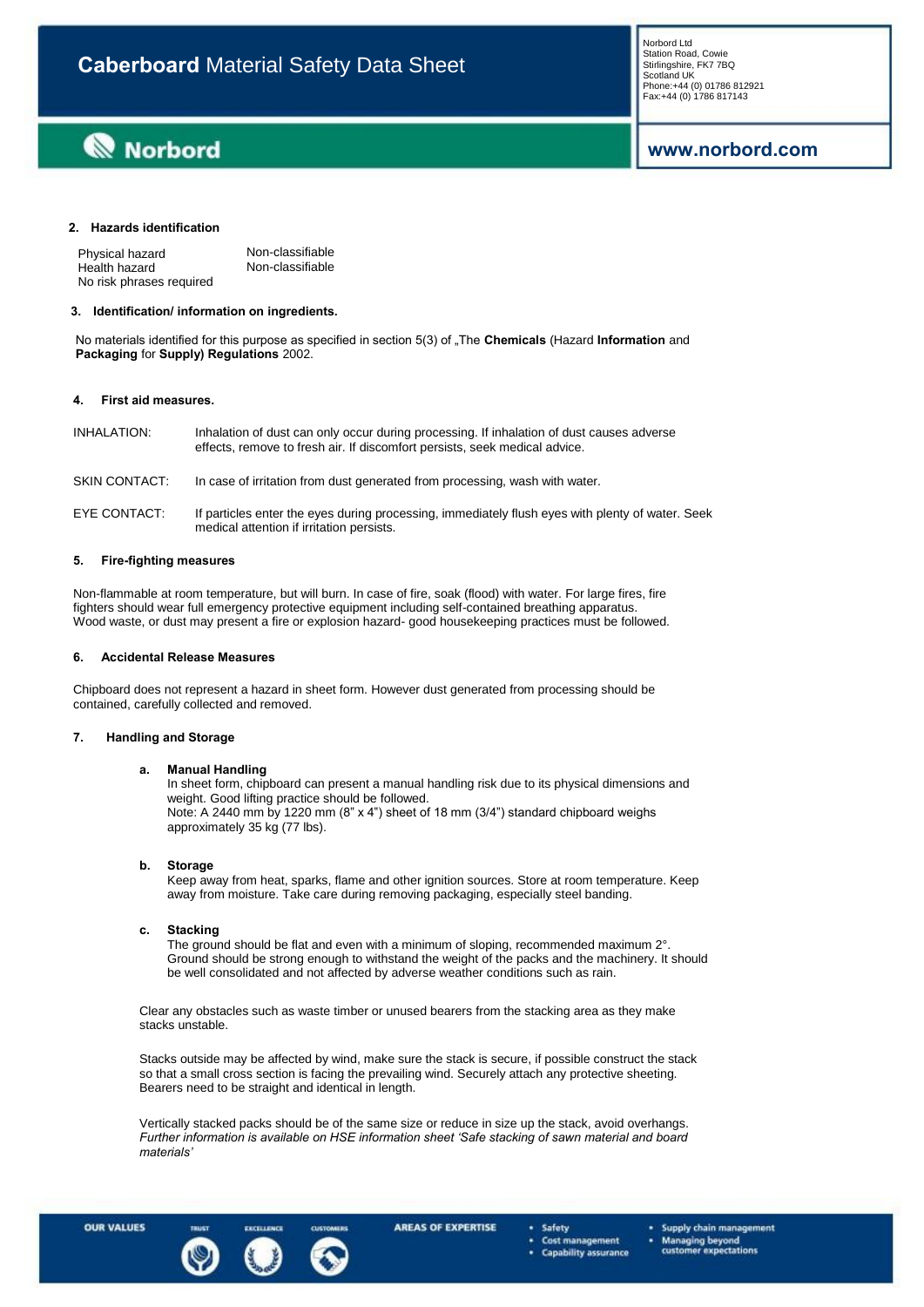# **www.norbord.com**

#### **8. Exposure Controls/ Personal Protection**

**Health** – the following health problems are among the effects that have been associated with exposure to wood dust.

> Skin disorders Obstruction in the nose and rhinitis; Asthma a rare type of nasal cancer

#### **a. Exposure Controls**

During processing, adequate ventilation and/ or extraction should be provided to minimise airborne dust.

Whenever possible, fit dust extraction equipment even when using hand-held machines.

#### **b. Personal Protection**

Dust will be created during processing; use appropriate respiratory protection equipment. Wear gloves and overalls as required to prevent skin contact. Wear eye protection to prevent dust particles from entering eyes.

Wear the correct clothing and use other safety equipment as necessary

### **9. Physical and Chemical Properties**

Appearance: Wood sheets in various dimensions Odour:None under ambient conditions

### **10. Stability and Reactivity - Considered stable and inert in sheet form**

#### **a. Materials to avoid:**

Reducing and oxidising agents.

#### **b. Conditions to avoid:**

Heating and ignition sources and damp atmospheres.

#### **c. Thermal decomposition products may include:**

CO, CO2, aldehydes (including formaldehyde, HCHO) particulate matter and other organic compounds.

#### **d. Other Hazards:**

Processing of chipboard will generate wood dust. Appropriate protection from inhalation of the dust is recommended. See section 8; also refer to 'Safe collection of wood waste: Prevention of fire and explosion.' WIS32 HSE Books 1997 and 'Safe

handling of combustible dusts' HSG103 HSE books1994.



Safety Cost management ٠ **Capability assurance** 

- Supply chain management
- Managing beyond<br>customer expectati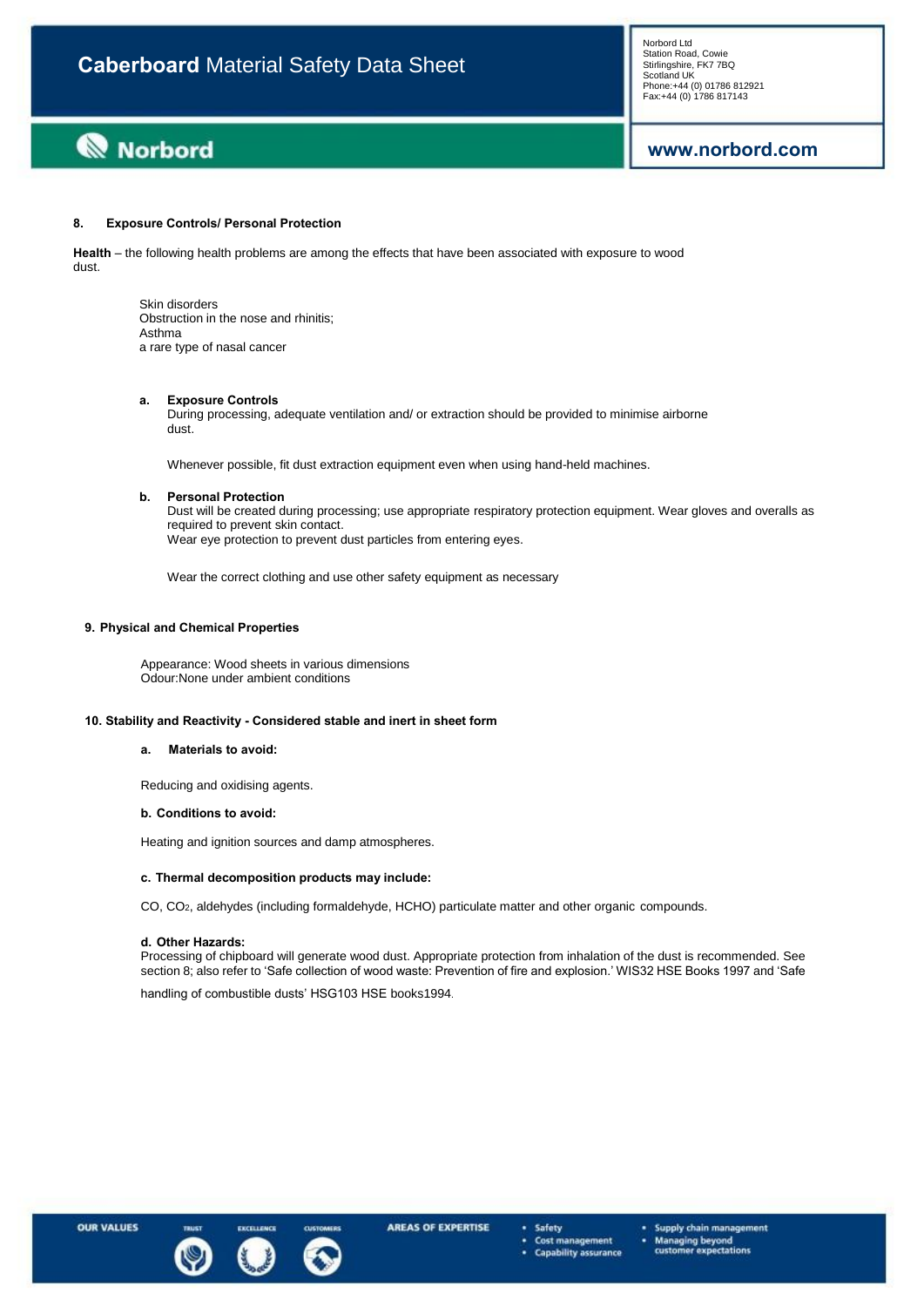# **Norbord**

**www.norbord.com**

#### **11. Toxicological Information**

In bulk wood is unlikely to give rise to toxicological effects; the hazardous forms that may give rise to health risks are dust and sap, latex or lichens associated with the wood.

#### **a. Immediate Hazards**

|       | <b>INHALATION:</b> Dust generated during processing may cause irritation of the nose and throat. |
|-------|--------------------------------------------------------------------------------------------------|
| SKIN: | Dust generated during processing may cause irritation.                                           |
| EYES: | Dust generated during processing may cause irritation.                                           |

Chipboard is largely composed of softwood bound together usually with a urea formaldehyde or melamine urea formaldehyde resin. When it is machined, dust is produced. Just like "natural" wood dust this is a potentially hazardous substance and it must be controlled. For example wood dust can cause skin disorders and asthma.

Hardwood dust in particular can, very rarely, cause nasal cancer - and as such is classified as a

carcinogen in Control Of Substances Hazardous to Health (COSHH) Regulations.

The evidence that softwood dust can cause cancer is less conclusive. It is not classified as a carcinogen in the UK.

However, all wood can cause irritation and we draw your attention to the guidance given in *HSE woodworking sheet no 30 Toxic woods.*

Under COSHH Regulations, softwood dust has a maximum exposure limit (MEL) of 5 mg/m $^3$  (8 hr TWA)- this is the relevant limit for controlling exposure to chipboard dust. Exposure must be reduced as far as is reasonably practicable below this limit - usually with properly designed and maintained dust extraction equipment fitted to woodworking machines. When using portable or hand-held tools, extraction equipment often is not practicable or available, in which case a suitable dust mask should be worn. If possible MDF should be machined in a well-ventilated workplace, for example outside.

Formaldehyde also has a MEL of 2 parts per million (PPM). Formaldehyde vapour can irritate the eyes, and nasal linings. It can be quite irritating to unaccustomed or susceptible persons. Studies to date indicate that persons machining MDF are not exposed to formaldehyde vapour at levels that adversely affect health. Exposure levels measured by HSE and other investigators have always been well below the MEL.

Free formaldehyde levels from particleboards are closely monitored and controlled. The current levels are E1 less than or equal to 8 mg/100g (0,008 %) of board and E2 greater than 8 mg/100g but less than or equal to 25 mg/100g of board (>0.008%<0.025%) this is tested using EN 120 as the test standard.

#### **b. Delayed Hazards**

Skin eczema can take up to 15 weeks to develop for persons susceptible to dust irritation.

**OUR VALUES** 



Safety Cost management

- Supply chain management
- **Managing beyond<br>customer expectations**